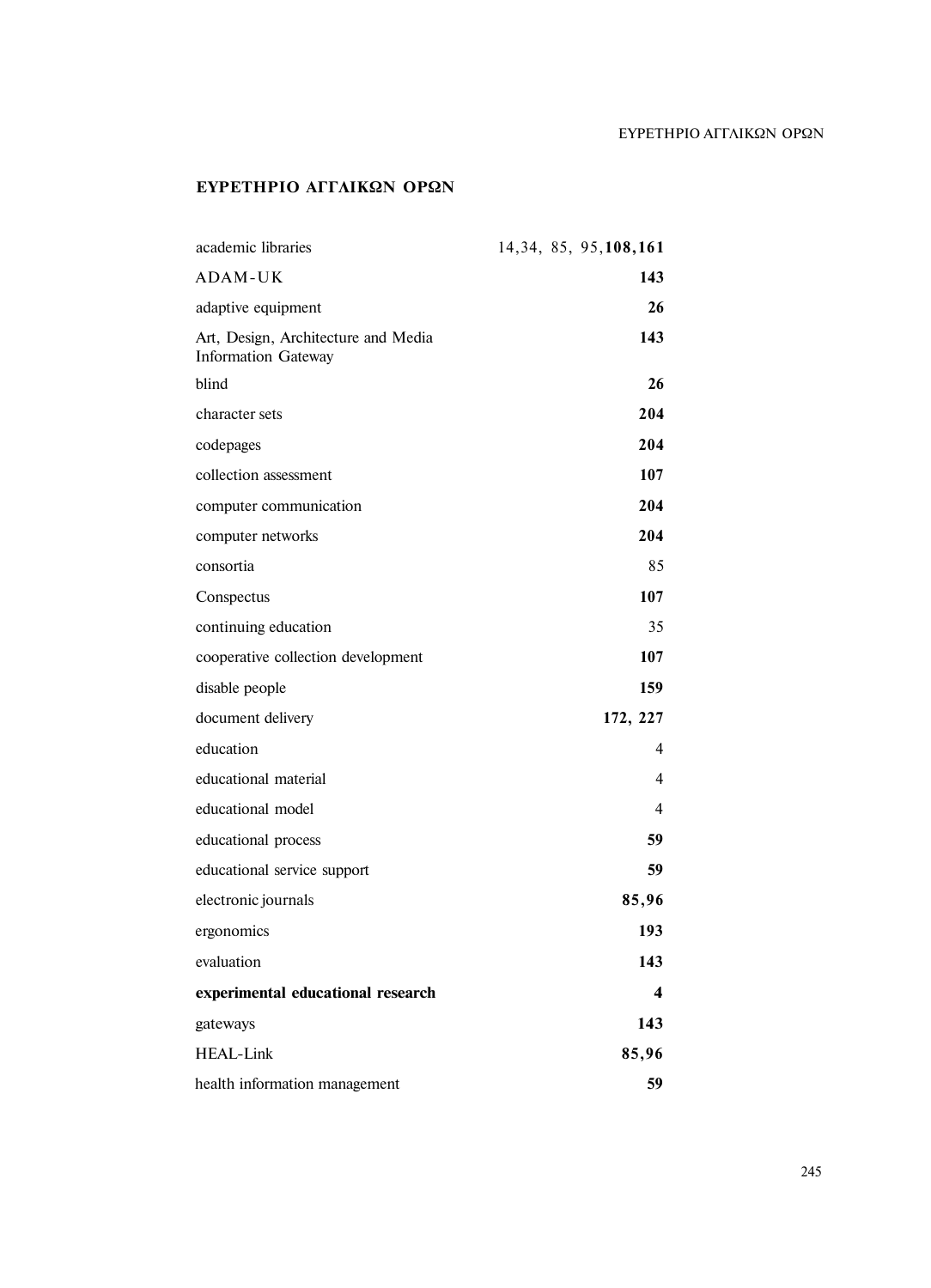## 9° ΣΥΝΕΔΡΙΟ ΑΚΑΔΗΜΑΪΚΩΝ ΒΙΒΛΙΟΘΗΚΩΝ

| homebound service                     | 68       |
|---------------------------------------|----------|
|                                       |          |
| human potential                       | 4        |
| information literacy                  | 15       |
| interlibrary loan (ILL)               | 184, 227 |
| Internet                              | 143,159  |
| item order                            | 184      |
| library automation systems            | 204      |
| library furniture                     | 193      |
| library interoperability              | 184      |
| library services                      | 26,68    |
| license agreement                     | 85       |
| <b>MARC</b>                           | 184      |
| <b>MARC</b> standards                 | 204      |
| medical databases                     | 59       |
| medical library                       | 59       |
| online information retrieval          | 143      |
| online tutorials                      | 35       |
| people with disabilities              | 26       |
| proxy                                 | 172      |
| resource discovery network            | 143      |
| <b>SDI</b> service                    | 68       |
| selected dissemination of information | 68       |
| staff development                     | 35       |
| staff training                        | 35       |
| supportive structures                 | 26       |
| system evaluation                     | 56       |
| systems analysis and design           | 56       |
| <b>UNICODE</b>                        | 184, 204 |
| union journal catalog                 | 172      |
| union catalogue                       | 172,216  |
| usage statistics                      | 96       |